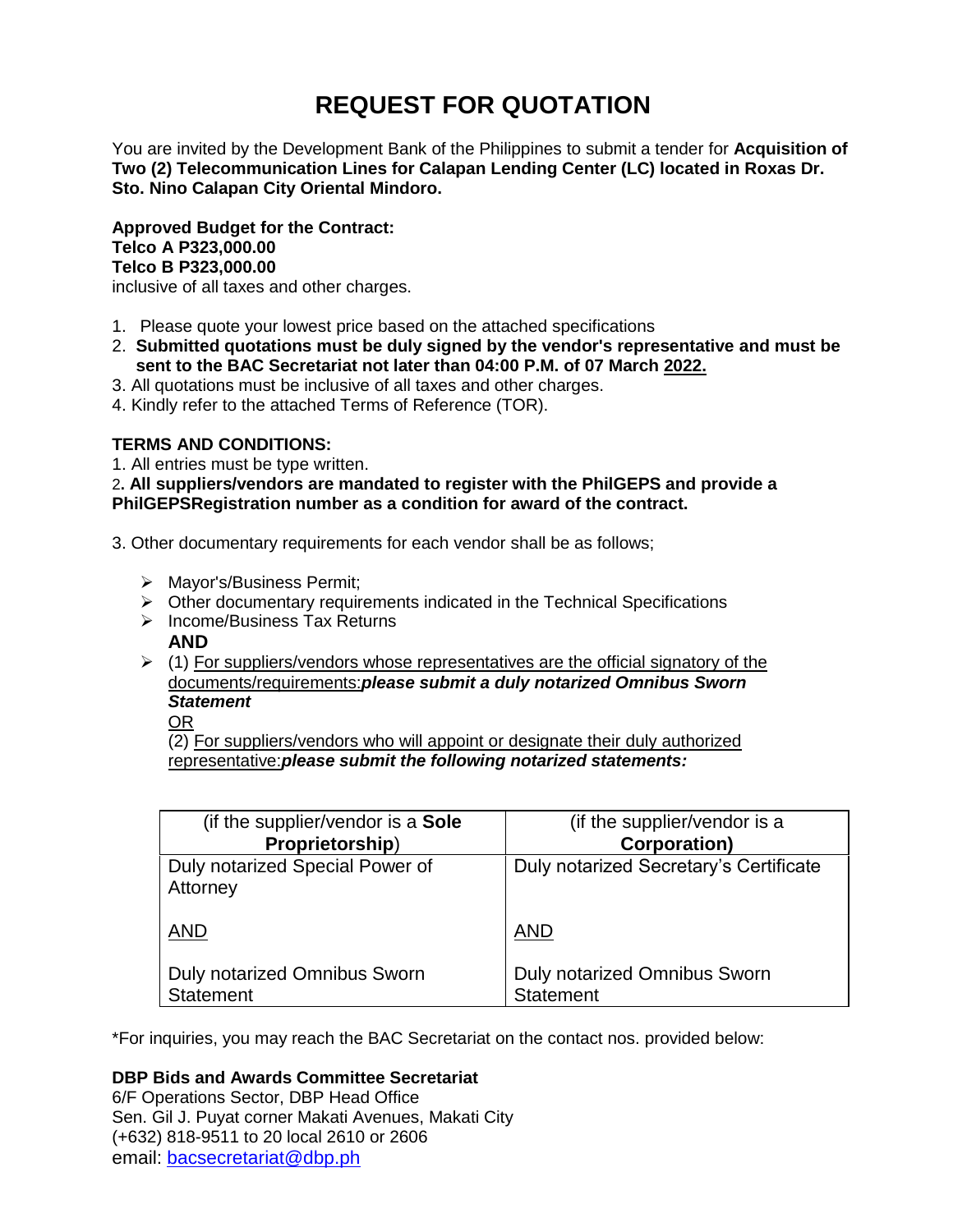Anney A

# ACQUISITION OF NEW, ADDITIONAL AND/OR REPLACEMENT TELECOMMUNICATION LINE/CONNECTIVITY SERVICE FOR THE DEVELOPMENT BANK OF THE PHILIPPINES (DBP)-**CALAPAN LENDING CENTER**

APPROVED BUDGET FOR THE CONTRACT: Telco A: Php 323,000 Telco B: Php 323,000

#### **TECHNICAL SPECIFICATIONS**

#### A. BACKGROUND

The telecommunication connectivity service (line) is for the connection of DBP online systems, services and facilities in any of the following DBP remote sites:

A.1. Branch Office, including:

A.1.a. Lending Center A.1.b. Cash Center A.1.c. Branch-Lite Unit

A.2. Automated Teller Machine (ATM)

### **B. OBJECTIVE**

To acquire stable, reliable and secure telecommunication connectivity/line service to link DBP remote sites to the Head Office from an authorized and qualified telecommunication service provider (Telco).

#### C. COVERAGE OF THE CONTRACT

The contract will be for a one (1) year period starting from date of acceptance of service with the option for automatic renewal.

#### D. MINIMUM SPECIFICATIONS

D.1. Connectivity/Line Service Availability

> The minimum availability of service is 99.6%.

- D.2. Connectivity/Line Specifications
- D.2.a. Branch Office ☑
	- D.2.a.i. Wired MPLS/VPN, Radio Last Mile or VSAT connection with minimum of 2 Mbps bandwidth
	- D.2.a.ii. Must be Ku Band or C Band for the VSAT
	- D.2.a.iii. Inclusive network equipment, such as router and or router/modem, must not be on End-of-Life/End-of-Sugport status within the contract period
	- D.2.a.iv. Router must support GRE/mGRE tunneling and IP Security (ex. dynamic VPN) and SNMP
	- D.2.a.v. DBP shall have the full access of the router
	- D.2.a.vi. Provide near real time and historical link monitoring
- D.2.b. ATM Wired
	- D.2.b.i. VPN connection at least 128 Kbps via MPLS
	- D.2.b.ii. Inclusive network equipment, such as router and or router/modem, must not be on End-of-Life/End-of-Support status within the contract period
	- D.2.b.iii. Support GRE tunneling and SNMP

Page 1 of 4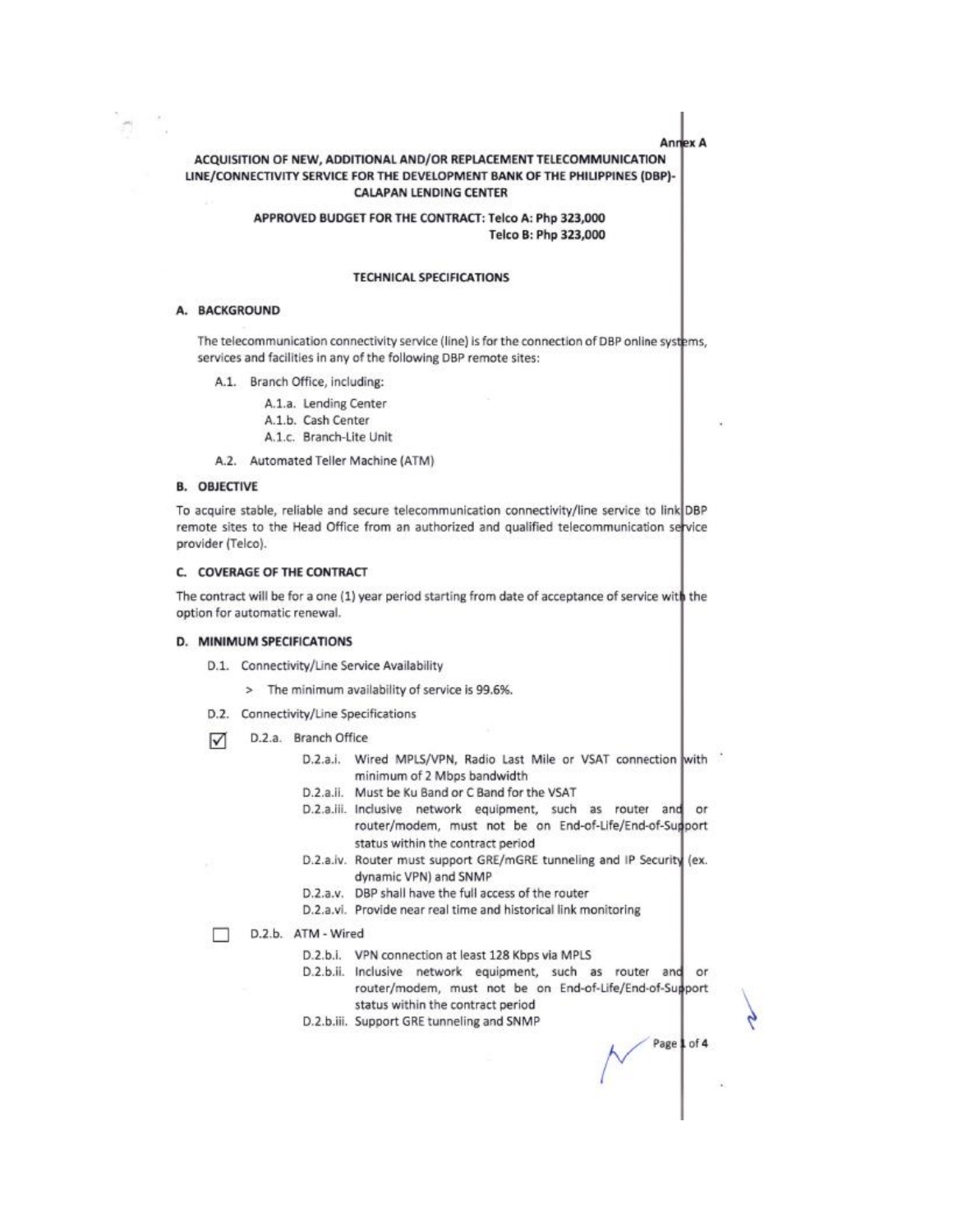ACQUISITION OF NEW, ADDITIONAL AND /OR REPLACEMENT OF TELECOMMUNICATION LINE/ CONNECTIVITY SERVICE FOR THE DEVELOPMENT BANK OF THE PHILIPPINES (DBP)

D.2.b.iv. Provide near real time and historical link monitoring



- D.2.c.i. Provide data transmission function by public GPRS/ GSM network or higher
- D.2.a.vii. Inclusive network equipment, such as router and ör router/modem, must not be on End-of-Life/End-of-Sugport status within the contract period
- D.2.c.ii. Support GRE Tunneling and SNMP
- D.2.c.iii. Provide GUI access for local and remote management
- D.2.c.iv. Operate at -30~+75°C temperature
- D.2.c.v. Has LED status indication
- D.2.c.vi. Support RJ45 console port
- D.2.c.vii. Include: 1 power cord, 2 antennas, 1 console cable, set documentation
- D.2.c.viii. Provide near real time and historical link monitoring.
- D.2.c.ix. Meet the average latency requirement of not greater than 200ms measured using the Ping utility or any similar mobile applications
- D.2.c.x. Meet signal requirement of not less than 2 bars measured using mobile or similar devices capable of said measurement
- D.2.c.xi. DBP shall have full access to the Modem/Router
- D.3. Support Services and Incident Management
	- D.3.a. The Telco shall provide 24 x 7 onsite, telephone and email support. For every service unavailability/downtime reported, the response time shall be within thirty (30) minutes.
	- D.3.b. Upon the occurrence of service unavailability/downtime, the Telco shall:
		- D.3.b.i. Conduct problem isolation/resolution and link restoration activities
		- D.3.b.ii. Notification via electronic mail (E-mail) and telephone within one (1) hour of the occurrence
		- D.3.b.iii. Minimum of twice a day status report to DBP via E-Mail
		- D.3.b.iv. Estimated time of arrival (ETA) if onsite activities required
		- D.3.b.v. Estimated time of resolution (ETR)
		- D.3.b.vi. Root cause
		- D.3.b.vii. Comply with DBP policies on security and confidentiality during support services.
	- D.3.c. The Telco shall submit an incident report stating the reason/s for the outage and detailing the steps undertaken to resolve a particular problem upon DBP's request.
- D.4. Service Performance Review
	- > The Telco shall conduct a performance review session at least once every quarter of a year

#### E. TELECOMMUNICATION CONNECTIVITY/LINE REQUIREMENT CLASSIFICATION

The primary objective of the following provisions is to have multiple Telcos per site, providing service redundancy, high availability and avoiding single point of failure.

E.1. New Telecommunication Line Requirement

E.1.a. Covered Sites

Page 2 of 4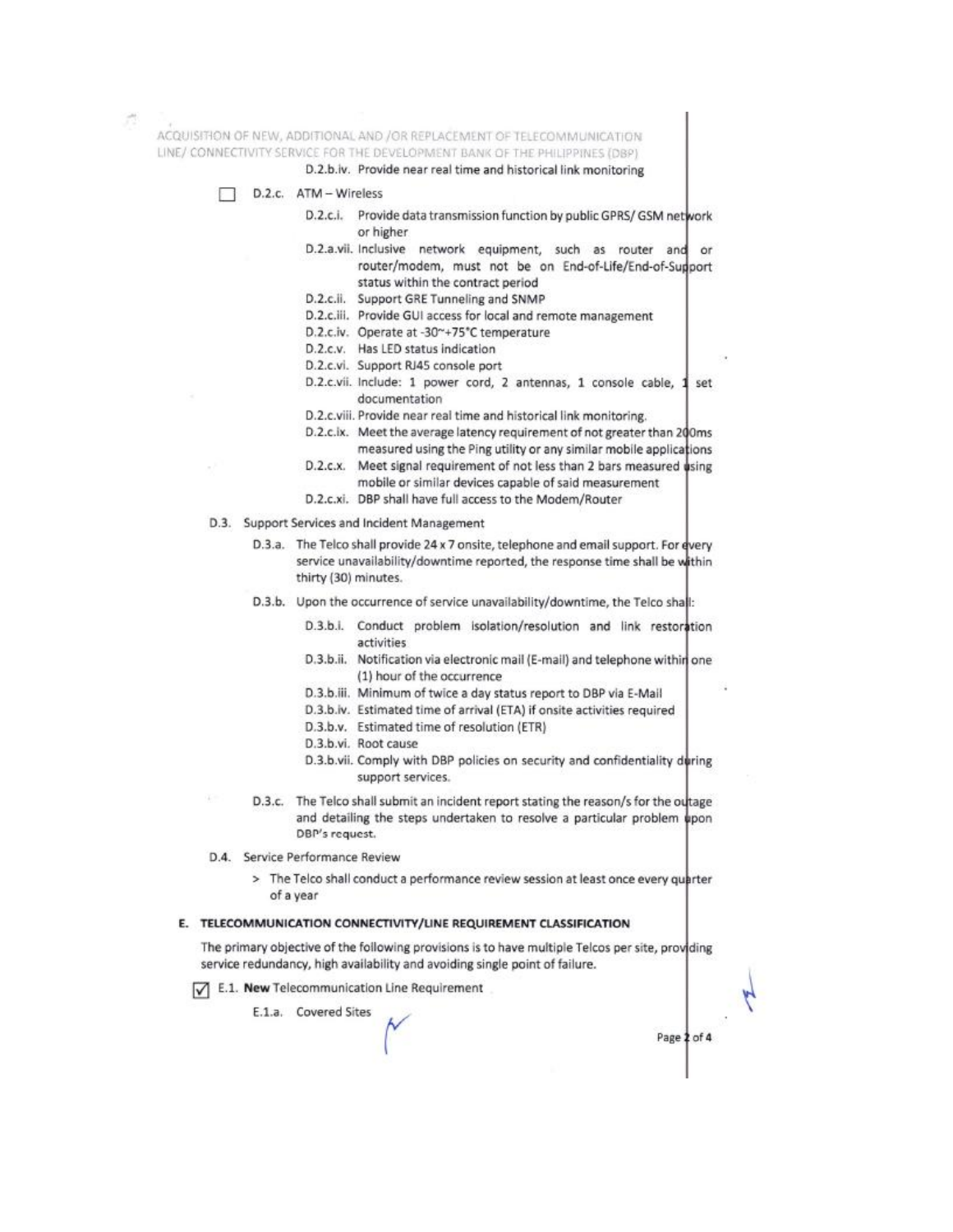ACQUISITION OF NEW, ADDITIONAL AND /OR REPLACEMENT OF TELECOMMUNICATION LINE/ CONNECTIVITY SERVICE FOR THE DEVELOPMENT BANK OF THE PHILIPPINES (DBP)

#### > New remotes sites

## E.1.b. Telco Selection Criteria

- > Telecommunication Line for Branch Office
	- E.1.b.i. Two (2) different Telcos (Telco A and Telco B) shall be selected
	- E.1.b.ii. Telco A is the lowest (winning) provider
	- E.1.b.iii. Telco B is the second lowest provider
- > Telecommunication Line for Additional ATM Facility of a Branch Office
	- E.1.b.iv. The Telco must be different from the one which has the majority or most of the telecommunication connectivity services provided for the ATM/s of that Branch Office

E.2. Additional Telecommunication Line Requirement

- E.2.a. Covered Sites
	- > For existing sites with existing telecommunication line/s
- E.2.b. Telco Exception
	- > The Telco/s of the existing line/s servicing the site shall not be invited and will not be allowed to participate
- E.3. Replacement Telecommunication Line Reguirement
	- E.3.a. Covered Sites
		- > For existing sites with existing telecommunication line/s
	- E.3.b. Telco Exception

E.3.b.i. For Telco Redundancy Replacement

- > The Telco of the existing line/s servicing the site including the one to be replaced shall not be invited and will not be allowed to participate
- E.3.b.ii. Replacement for the Purpose of Telecommunication Line Capacity (Bandwidth) Upgrade
	- > The Telco of the other existing line/s servicing the site (i.e., other than the one to be replaced) shall not be invited and will not be allowed to participate
- E.3.b.iii. For Wireless to Wired Facility Replacement
	- > The Telco of the other existing line/s servicing the site (i.e., other than the one to be replaced) shall not be invited and will not be allowed to participate

#### F. DISCONTINUANCE OF SERVICE

DBP can opt to discontinue the service within the contract period without pre-termination fee/s, if the Telco provider fails to meet the required minimum availability of service, specified in item D.1, for three (3) consecutive months (3-strike rule)

#### G. PAYMENT

The payment shall be in a monthly basis every after the service acceptance.